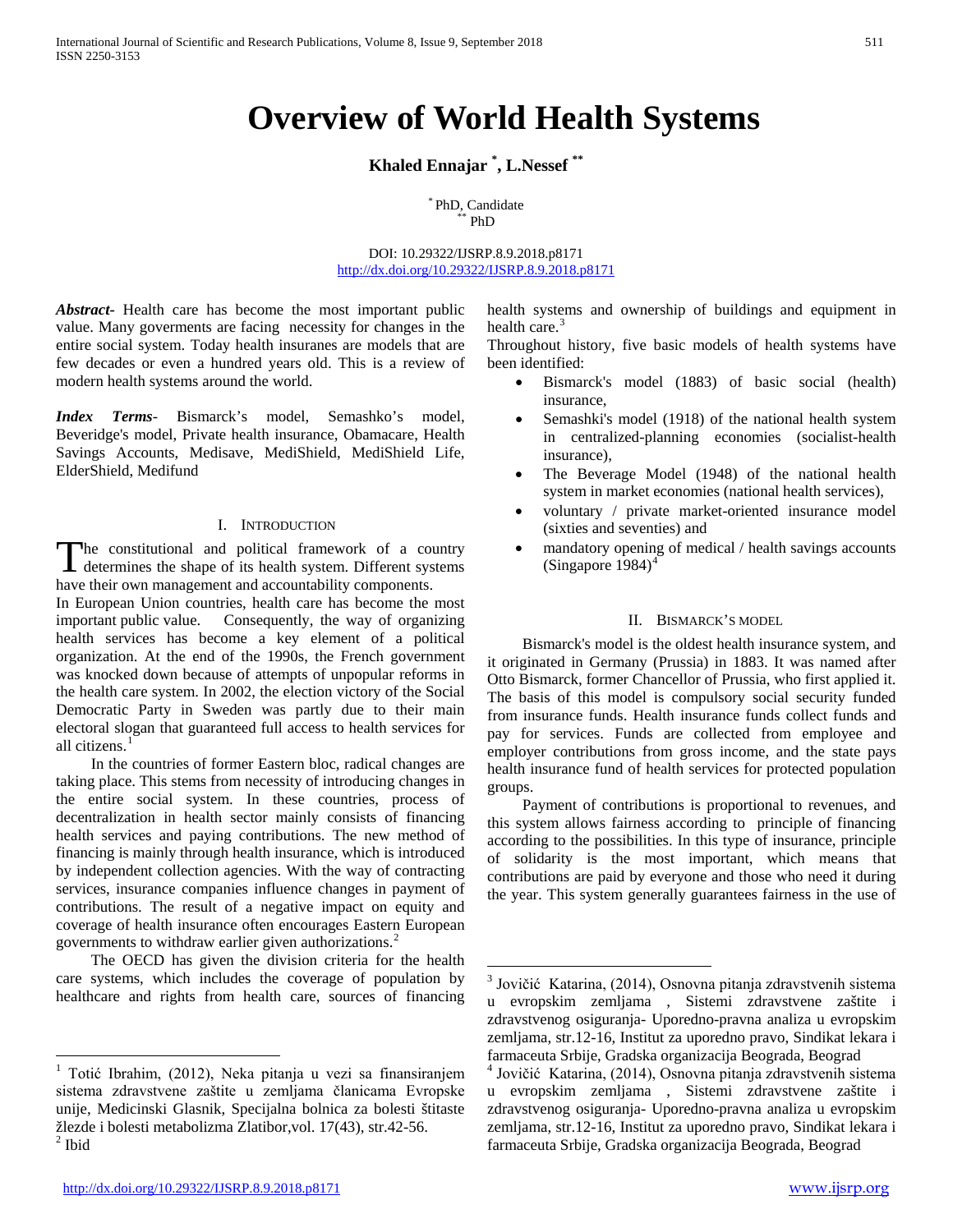health care other than those who do not have a right to health insurance.<sup>[5](#page-0-3)</sup>

 Health facilities and equipment are mainly state-owned. The countries in which this model is represented are Germany, the Netherlands, France, Austria, Belgium, Luxembourg, Slovenia.<sup>[6](#page-1-0)</sup>

#### III. SEMASHKO'S MODEL

 This model originated in the Soviet Union and countries of Eastern and Central Europe that had socialist social order. Semashko advocated the view that socialist state institutions are obliged to provide everyone in the country with the best possible free health care services.[7](#page-1-1)

 In socialist system, the property was state-social, so it was with the infrastructure in health care, and all health services were available to every member of society. Health services are financed from a tax-filling budget. The government is directly responsible for the amount of funds allocated for health. The planning of allocation of funds and investment management was under the jurisdiction of state administration.<sup>[8](#page-1-2)</sup>

 As negative characteristics of this model, it can be emphasized:

- insufficient utilization of primary health care, and excessive hospital treatment,
- mismatch of health services with the needs of population,
- deviation from international standards in the quality of health services and the amount of salaries paid to healthcare employees,
- limited access to modern technology,
- inadequate planning of trained personnel per population. [9](#page-1-3)

 This insurance system has been overcome as a market dysfunctional with the reforms that took place in countries of Eastern and Central Europe.<sup>[10](#page-1-0)</sup>

## IV. BEVERIDGE'S MODEL

 A system known as the Beveridge model began to form in the early twentieth century, formally since 1942 when it was applied in England by William Beveridge. The characteristics of the Beverage model are: it is financed from state budget, there is public control, coverage of the population by health care is complete, as well as free access to health services. $11$ 

 Ownership of buildings and equipment in health care is state-owned. The state manages, organizes and plans health capacities as well as activities that the national health service needs to implement. Accent is on primary health care. The general practitioner is in the center of this system and is paid according to the number of services rendered. All citizens have access to health services on equal terms. $12$ 

 Countries that use this model as the core of their health systems are United Kingdom, Ireland, Canada, Denmark, Finland, Sweden, Italy, Spain, Portugal and Greece.<sup>[13](#page-1-4)</sup>

### V. PRIVATE HEALTH INSURANCE

 The characteristics of this model are: market conditions of financing, small coverage of population with health insurance with a large number of uninsured residents and dominantly private ownership of buildings and equipment in health care. In private health insurance, everyone pays for themselves, and the amount of the premium is determined by the health risk that a person carries (eg, smokers, obesity, diabetics, and those with inborn disorders and diseases are assessed as carriers of high risk and pay higher premiums than other insured persons).

 Doctors apply a number of preventive diagnostic procedures to protect against possible lawsuits for patients for wrong treatment, their insurance is expensive and increases the cost of health services. About 20% of Americans do not have health insurance. The health care system of the USA has a lot to do with the latest achievements in the field of medicine, paying much attention to controlling costs and strict adherence to procedures in the application of pharmacological and therapeutic procedures. Great efforts are being made to preserve public health, promote preventive measures and constantly emphasize the needs and advantages of leading a quality way of life, without tobacco smoke, narcotics, alcohol, excessive obesity.

 <sup>5</sup> Čepić, D., Avdalović V., (2009), Zdravstveno osiguranje, Zbornik radova Fakulteta Tehničkih Nauka, Novi Sad, ISSN 0350-428X<br><sup>6</sup> Čepić, D., Avdalović V., (2009), Zdravstveno osiguranje,

<span id="page-1-0"></span>Zbornik radova Fakulteta Tehničkih Nauka, Novi Sad, ISSN

<span id="page-1-5"></span><span id="page-1-1"></span><sup>0350-428</sup>X<br> $^7$  Saltman, R.B., Busse, R. and Figueras, J., (2004), Social health insurance systems in western Europe. Berkshire/New York: Open University Press/McGraw-Hill. <sup>8</sup> Atanasković N.,(2009), dostupno na Karakteristike

<span id="page-1-2"></span>zdravstvenih delatnosti i zdravstvenih organizacija, Naučni časopis urgentne medicine, Halo 94, XV(34) ,avail. at

<span id="page-1-4"></span>https://www.beograd94.rs/images/casopis/2009/Halo94\_2009\_02 .pdf

<span id="page-1-3"></span>Saltman B.Richard,Josep Figueras,Constantino Sakellarides, (1999), Critical Challenges for Health Care reforms in Europe.2, Buchingkam, Open Universiti Press ,str 229.

 $10$  Čepić D., i sar.,, (2009), Zdravstveno osiguranje, Zbornik radova Fakulteta tehničkih nauka, Novi Sad, 2134-37, UDK: 005.368

<sup>&</sup>lt;sup>11</sup> Jovanović S.,(2015), Sistemi zdravstvene zaštite, Engrami, vol 31(1),avail. at http://scindeks-clanci.ceon.rs/data/pdf/0351- 2665/2015/0351-26651501075J.pdf <sup>12</sup> Jovanović S.,(2015), Sistemi zdravstvene zaštite, Engrami, vol

<sup>31(1)</sup> ,avail. at http://scindeks-clanci.ceon.rs/data/pdf/0351- 2665/2015/0351-26651501075J.pdf <sup>13</sup> Simić Snežana,(2008), Zdravstveni sistemi, Redovna nastava

iz socijalne medicine, Medicinski fakultet Univerziteta u Beogradu, ,avail. at

http://wwwold.med.bg.ac.rs/dloads/nastavni\_socijalna/Predavanj a/dec08/5god/ZDRAVSTVENI%20SISTEMI.pdf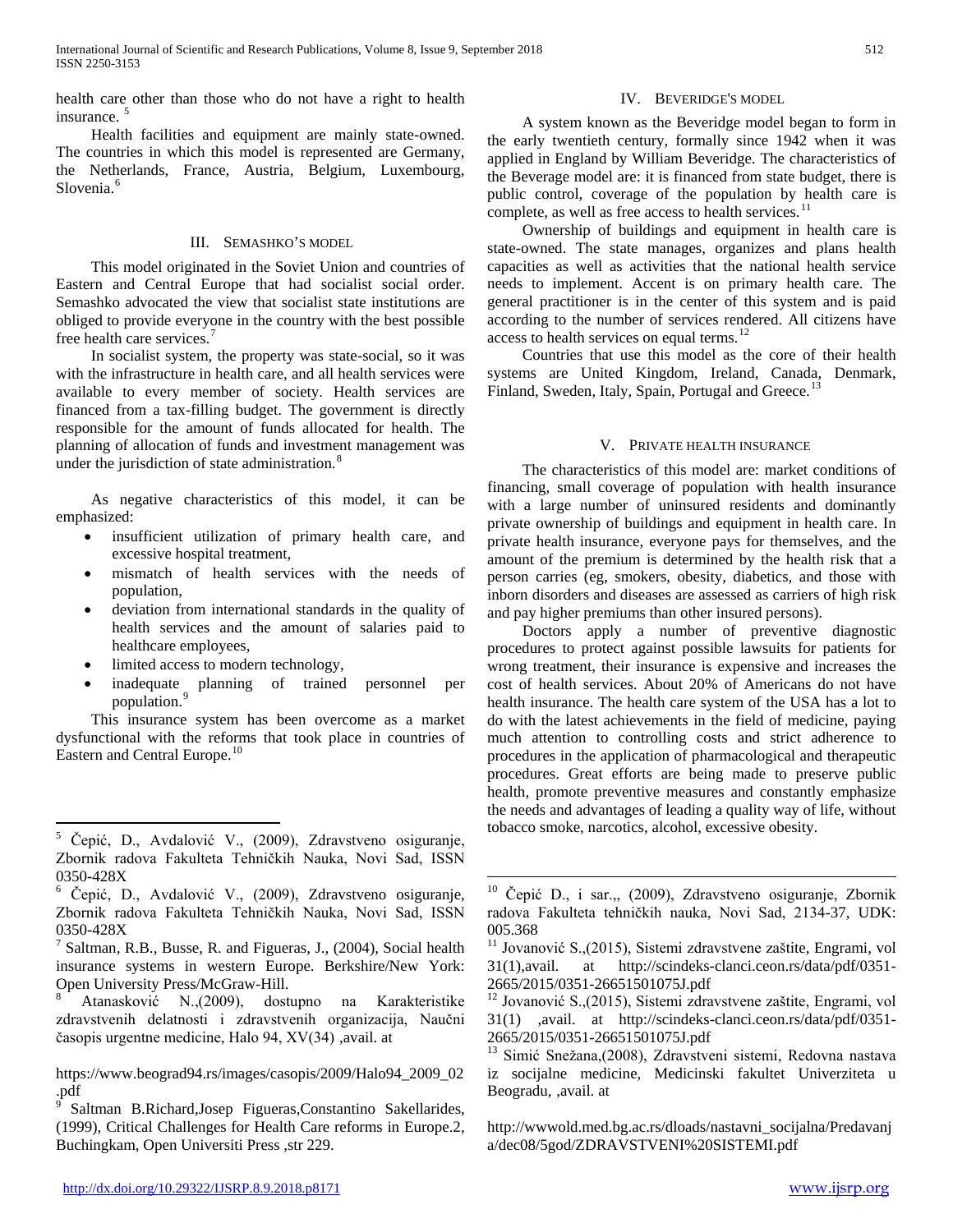Medicare and Medicaid are free health care systems in the United States that provide basic health care to the most vulnerable groups of the population. These programs are very costly for the state and burdens the budget, so a reform that has reduced the rights of the beneficiaries, and at the same time the salaries of the medical workers who worked within these programs, is also under the reform, their number is minimally reduced. In 1999, the Medicare program provided the elderly beneficiaries with the opportunity to purchase medication.<sup>[14](#page-1-5)</sup>

 The Health Care Act known as Obamacare was made as part of Barack Obama's Health Reform, which began in November 2013, and by April 2014, it resulted in the entry of 7 million new insurers. This law stipulates that there are two public health insurance at the federal level, Medicaid, intended for the poor and Medicare, intended for those over 65 and younger with disabilities.<sup>[15](#page-2-0)</sup>

 Under this health care law, individuals who have a health problem or do not have the means to cure because of their already existing medical problem or low income will receive subsidies from the government. Each individual will be required to be insured, regardless of age and health status.

 *Obamacare* predicts that an insurance house will pay for emergency intervention, preventive examinations, vaccinations, diabetes testing. As the number of insured million has increased, and the total amount of money for health services is higher, it is estimated that the costs of the most expensive procedures will be cheaper. Employers with over 50 employees are obliged to provide a share in insurance, and employers will in turn receive tax incentives depending on the amount of allocation per employee. Since the beginning of the implementation of the law, about 20 million new insurers have been reported and the number of unsecured fell from 16 percent in 2009 to 8.9 percent in  $2016.<sup>16</sup>$  $2016.<sup>16</sup>$  $2016.<sup>16</sup>$ 

 For those to whom employers did not provide insurance or do not have conditions for free insurance (Medicaid), it is possible that, through newly established health insurance web site, can choose an appropriate offer. The Supreme Court supported the interpretation of the Obama law that subsidies apply throughout the entire territory of the United States, regardless of whether the federal state has set up a stock exchange or uses the one set up by the government.<sup>[17](#page-2-2)</sup>

## VI. HEALTH SAVINGS ACCOUNTS

 Health savings accounts represent a form of allocation for healthcare through personal accounts that can be used exclusively to cover health care costs.<sup>[18](#page-2-3)</sup>

 The healthcare system of Singapore has long been valid for maybe the best health care system. It is organized as a combination of private and public. The state health care program is based on three principles:

- financing those who are not able to afford health insurance,
- required health savings covers 85% of the population, and
- it is state-financed insurance<sup>[19](#page-2-4)</sup>

 The state promotes a healthy lifestyle and works a lot on prevention, while on the other hand it allows competition between hospitals (even public) and allows for the formation of prices on the market.

 The Government of Singapore has planned and successfully implemented strategies that require integration of activities of the most government ministries, thus building a good health system. This is the way in which the current health care system has been designed and built.<sup>[20](#page-2-5)</sup>

 In Singapore there is the Central Savings Fund (CPF). It was founded during British colonial rule as a compulsory savings program for workers to ensure a comfortable retired. Individuals extracted five percent of their salaries into the fund and their employers followed them with the same amount. The money collected could have been raised at the age of 55. Over time, the government has expanded the program, raising the levels of contribution and allowing the funds to be used for house purchases.[21](#page-2-6) The CPF has become one of the key pillars of social stability.

 *Medisave* - Singapore's Individual Health Savings Plan. Medieval is the expansion of the Central Savings Bank. Medisave is a mandatory medical savings account for Singapore employees.<sup>[22](#page-2-7)</sup> Workers allocate a certain percentage of the contribution (subordinated by the government) to their accounts, and thus their employers. The money can then be used to pay for health services, as well as in health insurance plans. Medisave allows patients to pay their share of their health account. It also has an effect in terms of preserving a low level of state health

<span id="page-2-8"></span><span id="page-2-3"></span><sup>&</sup>lt;sup>14</sup> Joksimović Z., &Joksimović V., (2007), Prikaz najznačajnijih sistema zdravstvenih osiguranja, Glasilo Podružnice Srpskog

<span id="page-2-5"></span><span id="page-2-4"></span><span id="page-2-0"></span>lekarskog društva Zaječar, Zaječar, vol.32.br.4,p.183-188.<br><sup>15</sup> BBC, (2016), Why is Obamacare so contraversial? ,avail. at http://www.bbc.com/news/world-us-canada-24370967

<span id="page-2-6"></span><span id="page-2-1"></span><sup>&</sup>lt;sup>16</sup> ObamaCare Facts: An Independent Site For ACA Advice, (2016).,avail. at http://obamacarefacts.com/obamacare-rate-

<span id="page-2-7"></span><span id="page-2-2"></span>review-80-20-rule/ <sup>17</sup> ObamaCare Facts: An Independent Site For ACA Advice, (2016).,avail. at http://obamacarefacts.com/obamacare-ratereview-80-20-rule/

Haseltin W.A., (2013), Affordable Excellence The Singapore Healthcare, Ridge Books SingaporeBrookings Institution Press Washington, D.C 19 Ibid

 $20$  Liu C., Haseltin W.A,(2017), The Singaporean Health Care System, International Health Care System Profiles, The Commonwealth Fund, avail.at http://international.commonwealthfund.org/countries/singapore/  $21$  Liu C., Haseltin W.A,(2017), The Singaporean Health Care System, International Health Care System Profiles, The Commonwealth Fund, avail.at http://international.commonwealthfund.org/countries/singapore/  $^{22}$  Ibid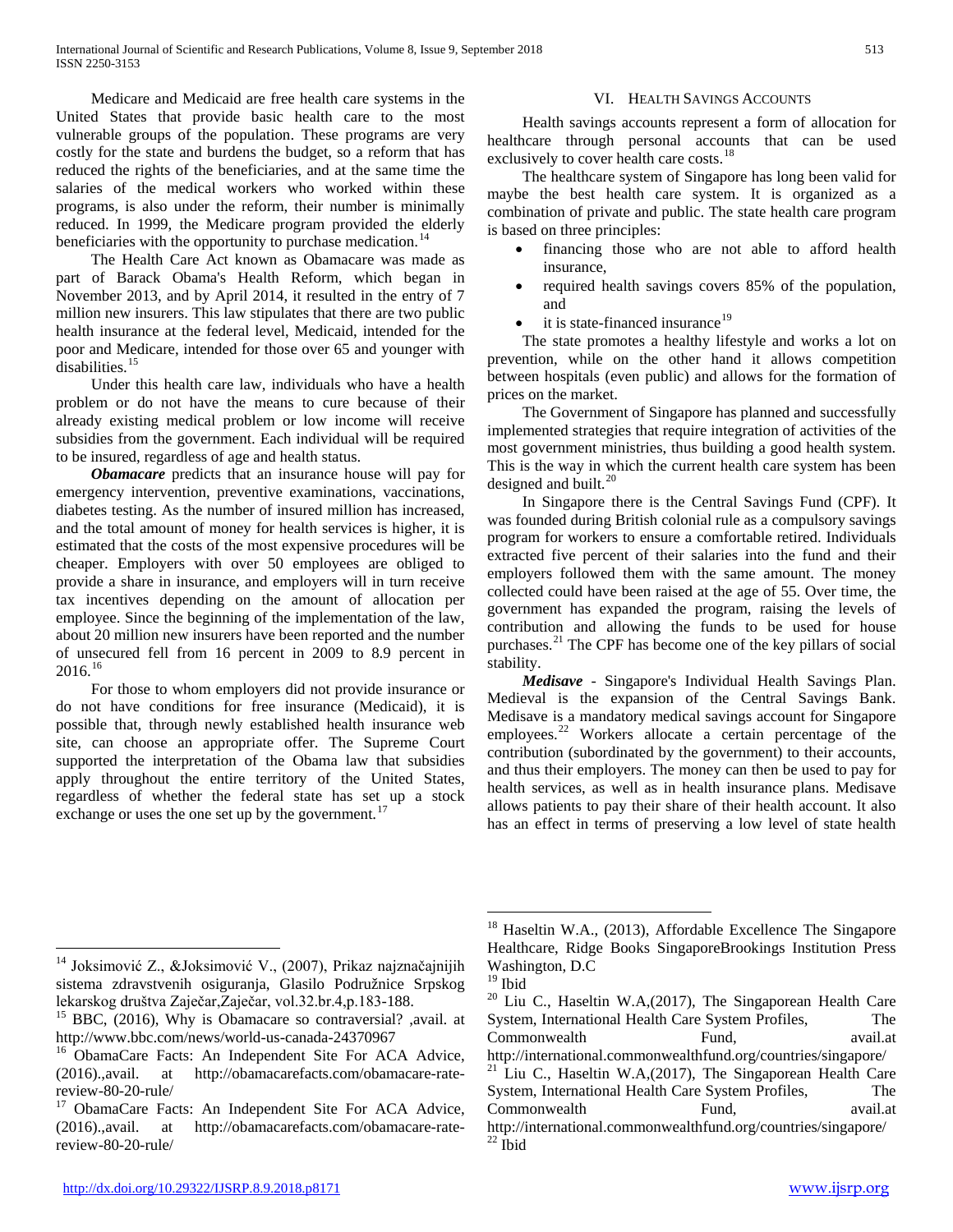care costs by transferring a large proportion of the costs to individuals and their employers.<sup>2</sup>

 *MediShield* is a voluntary non-option insurance program that protects patients in case of catastrophic illness; it is designed to protect patients in most highly subsidized hospital departments; premiums are low and there is lifelong coverage of benefits, deductions, co-insurance, and accounted for Restrictions apply, and additional insurance is available through private insurance companies.<sup>[24](#page-3-0)</sup>

 *MediShield Life* replaced MediShield in November 2015, and it provides:

- Better protection and higher payouts, so patients pay less from the Medieval fund for large hospital bills,
- Protection of all citizens and permanent residents in Singapore, including
- Protection for life.

 MediShield Life is the basic health insurance plan managed by the CPF, which helps pay large hospital bills and selected expensive therapeutic treatments, such as dialysis and chemotherapy. [25](#page-3-1)

 *ElderShield* is a private insurance program that is tightly regulated by the government and provides protection against long-term care costs. All residents of Singapore with Medisave accounts are automatically enrolled in ElderShield when they are 40 years old, unless they give up the scheme. ElderShield is a serious disability insurance scheme aimed at providing basic financial protection to residents of Singapore who need longterm care, especially in old age. Severe disability is the inability of an individual to perform at least three of the six activities related to the uninterrupted daily life independently, with or without auxiliary means. This means that it will be needed, the help of another person in carrying out these activities (swimming, dressing, feeding, moving, going to the toilet and getting up). This is a standard widely used by private insurers offering such disability insurance schemes.<sup>[26](#page-3-2)</sup>

 *Medifund* is a security network in the system, it is an endowment fund by the government designed to help with medical account problems, its value in billions of dollars. Funds from the fund can be used by certain hospitals, nursing homes and health facilities that use funds for poor patients. The free market in health care allows to control costs and maintain a high quality of service, as it is attended by both private and public hospitals.<sup>[27](#page-3-3)</sup>

 The government determines the percentage of different classes of classes, sets guidelines for care together with the price of services in public hospitals. The government determines the

 The Singapore healthcare system is financed through public and private spending, the government helps individuals to pay for their care through a subsidy system, and provides direct funding to public hospitals, clinics and other institutions in the form of compensation for the treatment of patients. Singapore has a precisely regulated number of medical students and a number of doctors licensed in Singapore, neither the price nor the control of salaries are carried out through prescription drugs.<sup>[29](#page-3-5)</sup>

# AUTHORS

**First Author** – Khaled Ennajar PhD, candidate **Second Author** – L.Nessef PhD

<sup>&</sup>lt;sup>23</sup> Haseltin W.A., (2013), Affordable Excellence The Singapore Healthcare, Ridge Books SingaporeBrookings Institution Press Washington, D.C

<span id="page-3-0"></span><sup>&</sup>lt;sup>24</sup> Ministry of Health of Singapore,(2018), Medishield life, avail.<br>at https://medishieldlife.sg/

<span id="page-3-2"></span><span id="page-3-1"></span><sup>&</sup>lt;sup>25</sup> Ibid<br><sup>26</sup> Ministry of Health of Singapore, (2018),Eldershield., avail. at<br>https://www.moh.gov.sg/content/moh\_web/eldershield.html

<span id="page-3-5"></span><span id="page-3-4"></span><span id="page-3-3"></span> $127$  Ministry of Health of Singapore, (2018), Medifund., avail. at https://www.moh.gov.sg/content/moh\_web/home/costs\_and\_fina ncing/schemes\_subsidies/Medifund.html

 $28$  Haseltin W.A., (2013), Affordable Excellence The Singapore Healthcare, Ridge Books SingaporeBrookings Institution Press Washington, D.C  $29$  Ibid